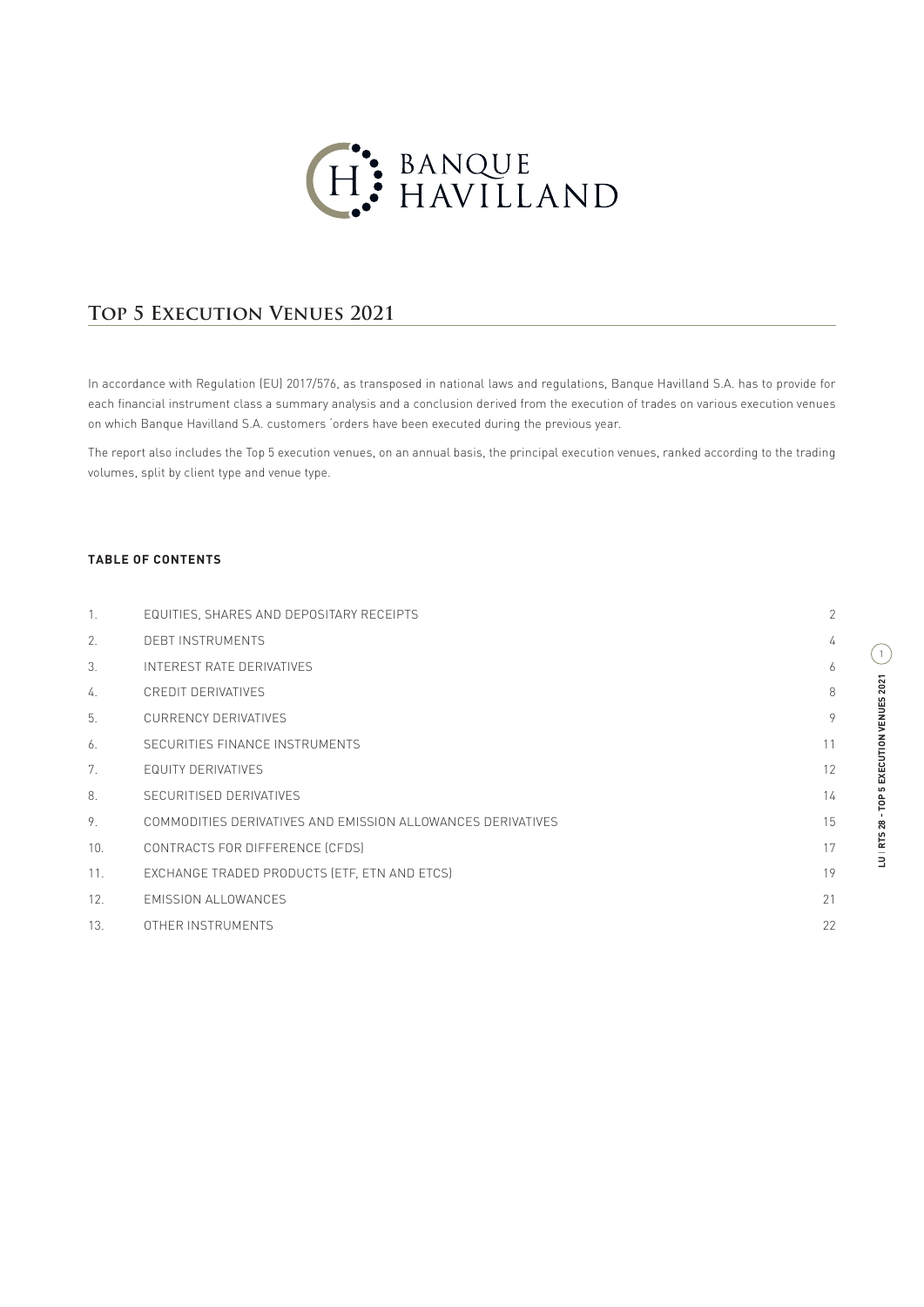# **1. EQUITIES, SHARES AND DEPOSITARY RECEIPTS**

| Class of financial instrument:                                         |                                                                              | Equities for retail clients                                                  |
|------------------------------------------------------------------------|------------------------------------------------------------------------------|------------------------------------------------------------------------------|
| Notification if <1 average trade per<br>business day in previous year: |                                                                              | N                                                                            |
| Top 5 execution venues ranked in terms of trading volume               | Proportion of volume<br>traded as a percentage of<br>the total in that class | Proportion of orders<br>traded as a percentage of<br>the total in that class |
| Virtu Financial Ireland Ltd<br>549300XG5LFGN1IGYC71                    | 54.26%                                                                       | 78.53%                                                                       |
| Kepler Cheuvreux (Suisse) SA<br>549300WZUJONCM3K3B32                   | 27.42%                                                                       | 11.74%                                                                       |
| CCZ Statton Equities Pty Ltd<br>2549009KRSS9RD6GH491                   | 8.53%                                                                        | 0.01%                                                                        |
| Canaccord Genuity Ltd<br>ZBU7VFV5NIMN4ILRFC23                          | 4.88%                                                                        | 3.93%                                                                        |
| Barclays Bank PLC<br>G5GSEF7VJP5I70UK5573                              | 2.51%                                                                        | 0.28%                                                                        |

| Class of financial instrument:                                         |                                                                              | Equities for<br>professional clients                                                |
|------------------------------------------------------------------------|------------------------------------------------------------------------------|-------------------------------------------------------------------------------------|
| Notification if <1 average trade per<br>business day in previous year: |                                                                              | N                                                                                   |
| Top 5 execution venues ranked in terms of trading volume               | Proportion of volume<br>traded as a percentage of<br>the total in that class | <b>Proportion of orders</b><br>traded as a percentage of<br>the total in that class |
| Kepler Cheuvreux (Suisse) SA<br>549300WZUJ0NCM3K3B32                   | 60.42%                                                                       | 17.44%                                                                              |
| Virtu Financial Ireland Ltd<br>549300XG5LFGN1IGYC71                    | 39.58%                                                                       | 82.56%                                                                              |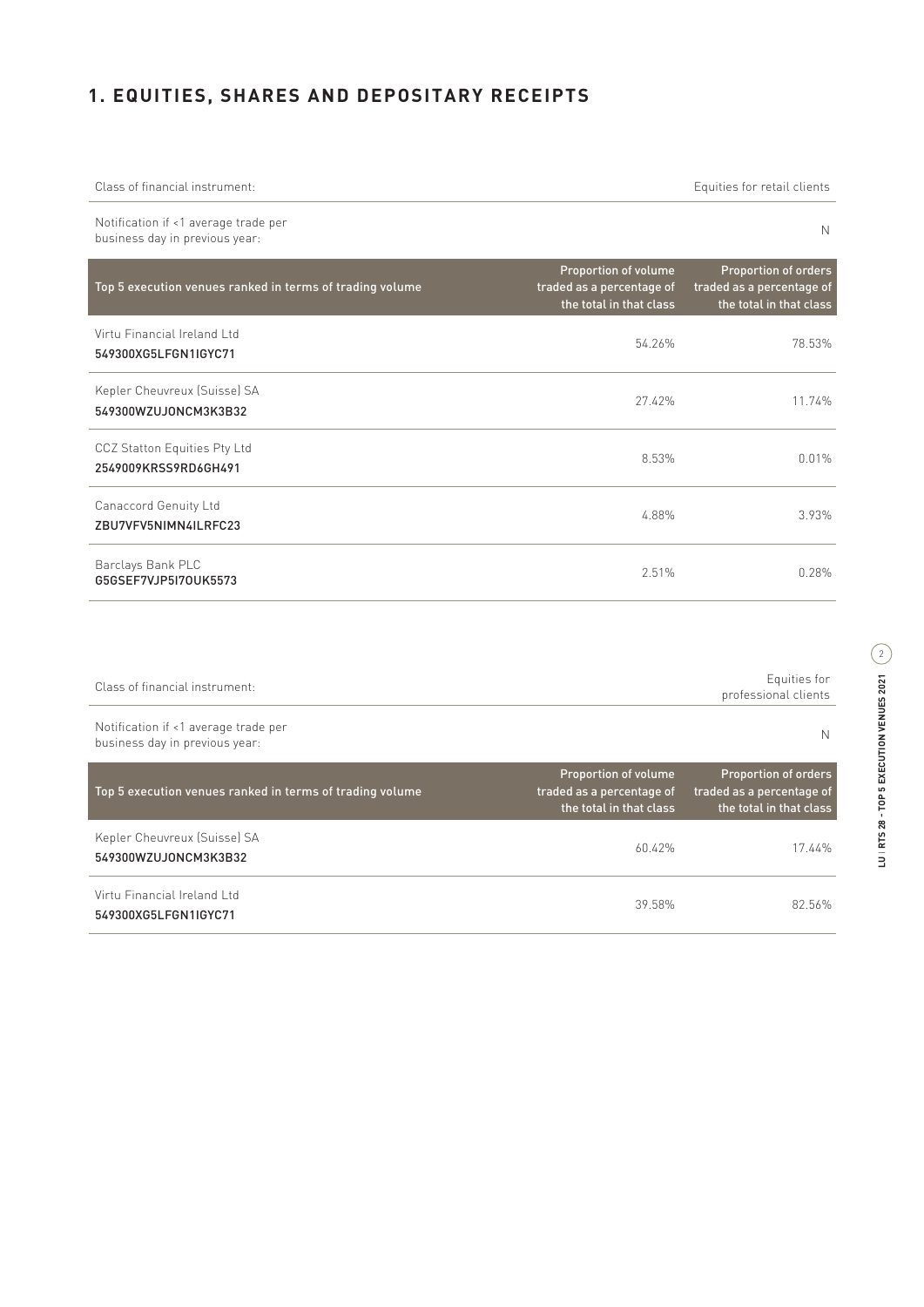Banque Havilland S.A. has no direct access to any Regulated Market.

Client orders were transmitted to financial intermediaries (chosen within our broker and counterparties list) for execution on stock exchanges. This process ensured local settlements at the lowest costs and reduced the risks of unsettled trades.

According to our Best Execution Policy, no orders on equities, shares and depositary receipts have been executed OTC (over-the-counter).

The relevant factor for the choice of the execution venue is the primary market place assuming that this place is to be considered as the most liquid market, reducing the bid and offer spread and therefore enabling the client to get the best price.

Equity, shares and depositary receipts orders were locally executed and settled implying lowest cost and a very high level of execution likelihood as well as a minimum number of failed trades.

A transaction cost analysis prepared by an independent provider enables us to monitor the quality of the client order execution.

### **B. AFFILIATIONS & CONFLICTS OF INTEREST**

Banque Havilland S.A. has no close links with any entities used for executing our orders in 2021.

No situation of a conflict of interest has been detected in 2021.

#### **C. SPECIFIC FINANCIAL ARRANGEMENTS WITH EXECUTION VENUES**

Banque Havilland S.A. has no arrangements in place with execution venues for the execution of client orders. No payments, discounts, rebates or non-monetary benefits have been received in 2021.

#### **D. CHANGES IN VENUE USAGE**

There has been no change in the order flow during the year 2021.

Banque Havilland S.A. neither had changes in venue usage nor experienced factors that would have led to a change in the execution venues listed in its Best Execution Policy.

### **E. SITUATIONS WHERE PRICE AND COST WERE NOT THE PRIMARY FACTORS**

For most orders of equity and equity-like instruments, the main factors were price and costs based on the most liquid market. It may nevertheless occur that for illiquid assets, the probability of execution factor prevailed

### **F. UTILISATION OF DATA FROM THE RTS 27 REPORTS**

Banque Havilland S.A. uses information provided by Bloomberg for the execution quality analysis.

#### **G. UTILISATION OF A CTP WHEN MAKING EXECUTION DECISIONS**

Banque Havilland S.A. has never used the output of a Consolidated tape Provider (CTP) in 2021.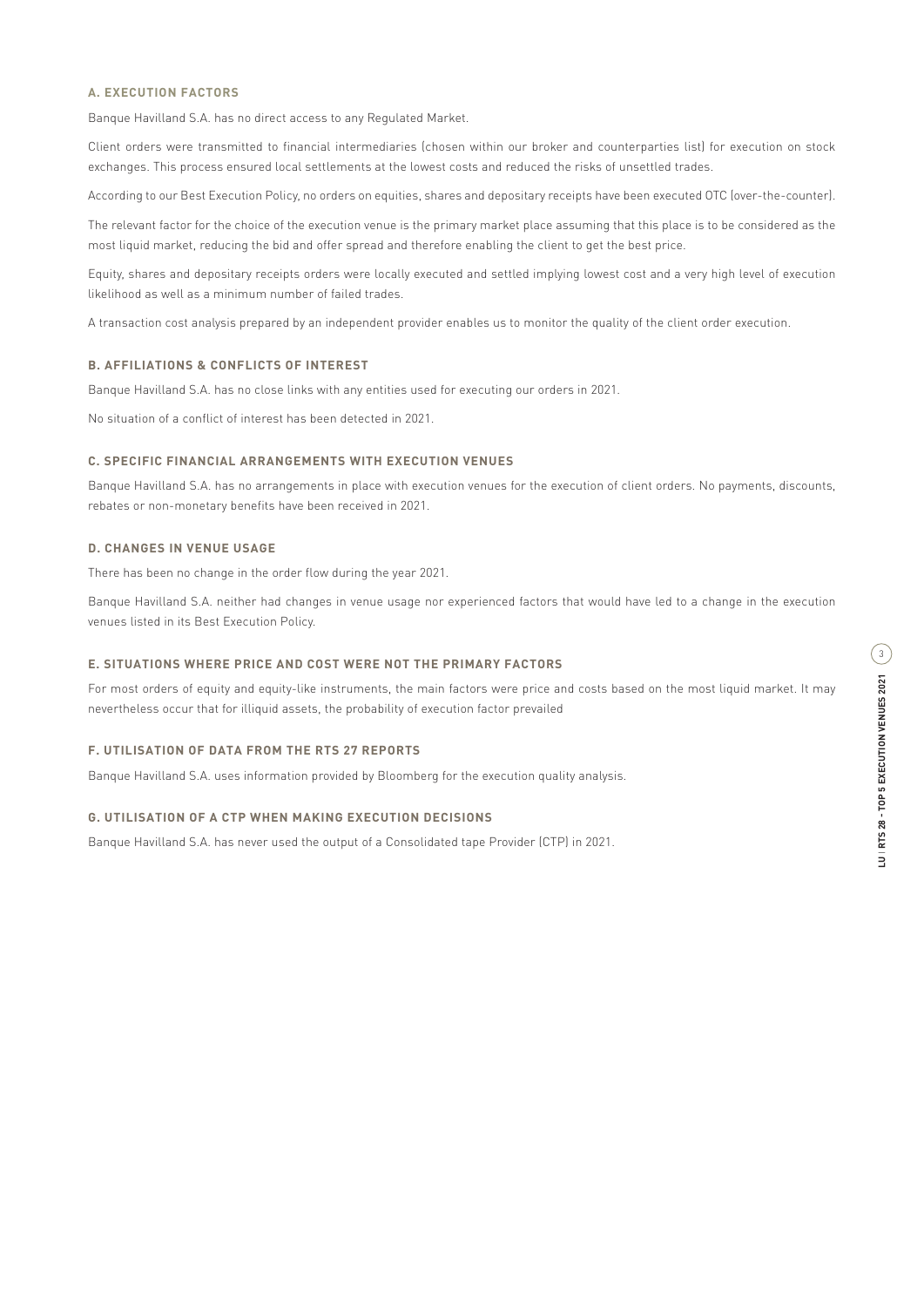# **2. DEBT INSTRUMENTS**

## **2.1. Bonds**

| Class of financial instrument:                                         |                                                                              | Bonds for retail clients                                                            |
|------------------------------------------------------------------------|------------------------------------------------------------------------------|-------------------------------------------------------------------------------------|
| Notification if <1 average trade per<br>business day in previous year: |                                                                              | Υ                                                                                   |
| Top 5 execution venues ranked in terms of trading volume               | Proportion of volume<br>traded as a percentage of<br>the total in that class | <b>Proportion of orders</b><br>traded as a percentage of<br>the total in that class |
| Morgan Stanley & Co Int. PLC<br>4PQUHN3JPFGFNF3BB653                   | 8.79%                                                                        | 10.56%                                                                              |
| <b>UBS Europe SE</b><br>5299007QVIQ7IO64NX37                           | 8.57%                                                                        | 12.68%                                                                              |
| Citigroup Global Markets Ltd<br>XKZZ2JZF41MRHTR1V493                   | 7.26%                                                                        | 4.93%                                                                               |
| Citigroup Global Markets Inc<br>MBNUM2BPBD07JBLYG310                   | 7.20%                                                                        | 4.77%                                                                               |
| Toronto Dominion Bank<br>PT30B789TSUIDF371261                          | 5.65%                                                                        | 3.83%                                                                               |

| Class of financial instrument:                                         | Bonds for retail clients |
|------------------------------------------------------------------------|--------------------------|
| Notification if <1 average trade per<br>business day in previous year: |                          |

| Top 5 execution venues ranked in terms of trading volume   | Proportion of volume<br>traded as a percentage of<br>the total in that class | <b>Proportion of orders</b><br>traded as a percentage of<br>the total in that class |
|------------------------------------------------------------|------------------------------------------------------------------------------|-------------------------------------------------------------------------------------|
| UBS AG<br>BFM8T61CT2L1QCEMIK50                             | 32.73%                                                                       | 45.54%                                                                              |
| <b>UBS Europe SE</b><br>5299007QVIQ7IO64NX37               | 16.87%                                                                       | 3.57%                                                                               |
| Bridport & Cie SA<br>213800VGFK04K5IJUI20                  | 16.74%                                                                       | 3.57%                                                                               |
| Natwest Markets Plc.<br>RR3QWICWWIPCS8A4S074               | 6.55%                                                                        | 3.57%                                                                               |
| Banco Bilbao Vizcaya Argentaria SA<br>894500U247KEMA0HHP26 | 4.89%                                                                        | 1.79%                                                                               |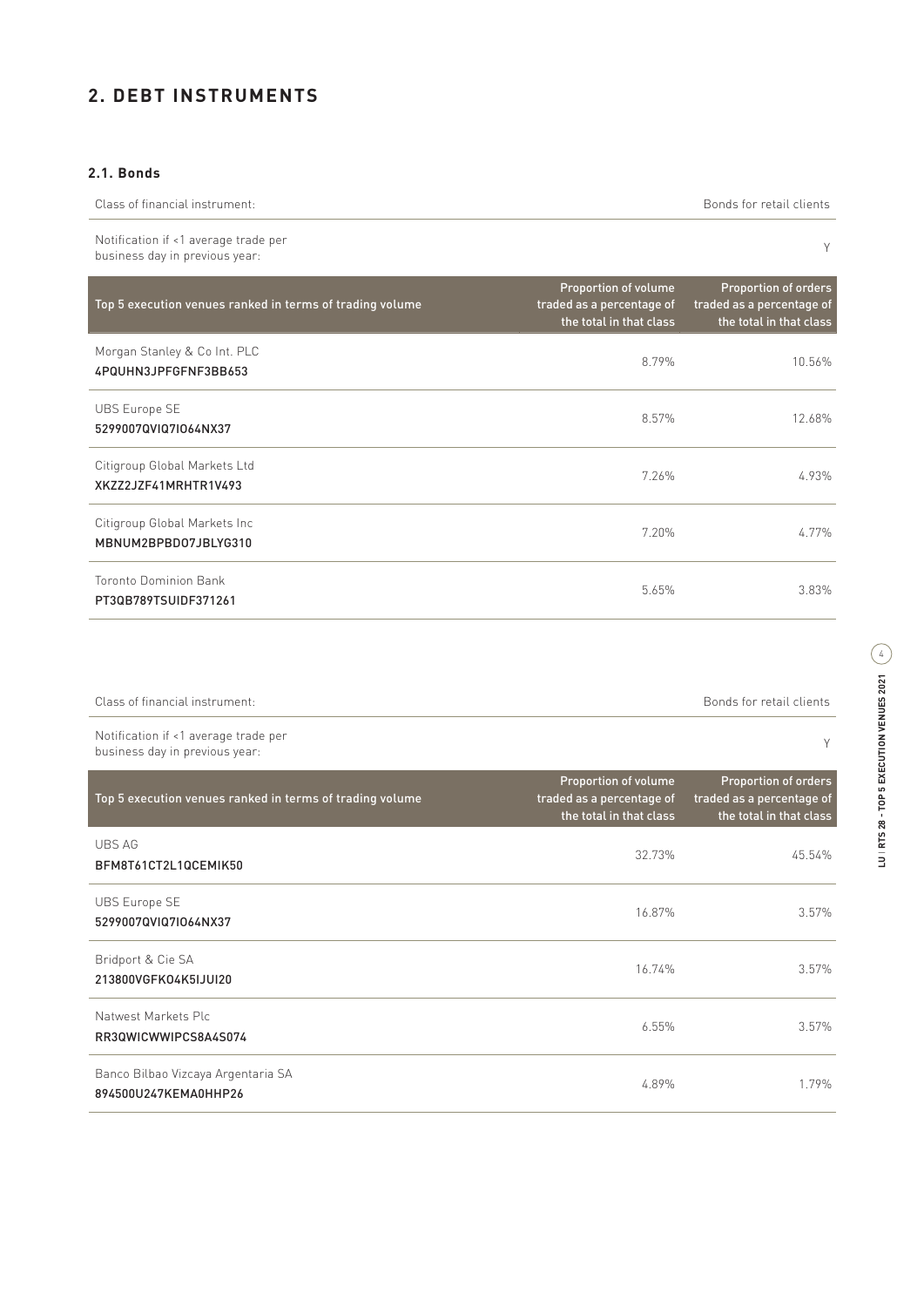Banque Havilland S.A. has no direct access to any Regulated Market.

Client orders were executed via Bloomberg MTF with financial intermediaries (chosen within our broker and counterparties list). The financial intermediary offering the best price was always chosen for the execution of client orders.

A transaction cost analysis prepared by an independent provider enables us to monitor the quality of the client order execution.

According to our Best Execution Policy, no orders on Bonds have been executed OTC (over-the-counter).

### **B. AFFILIATIONS & CONFLICTS OF INTEREST**

Banque Havilland S.A. has no close links with any entities used for executing our orders in 2021.

No situation of a conflict of interest has been detected in 2021.

#### **C. SPECIFIC FINANCIAL ARRANGEMENTS WITH EXECUTION VENUES**

Banque Havilland S.A. has no arrangements in place with execution venues for the execution of client orders. No payments, discounts, rebates or non-monetary benefits have been received in 2021.

### **D. CHANGES IN VENUE USAGE**

There has been no change in the order flow during the year 2021.

Banque Havilland S.A. neither had changes in venue usage nor experienced factors that would have led to a change in the execution venues listed in its Best Execution Policy.

#### **E. SITUATIONS WHERE PRICE AND COST WERE NOT THE PRIMARY FACTORS**

For most orders in bonds, the main factors were price and costs based on the most liquid market. It may nevertheless occur that for illiquid assets, the probability of execution factor prevailed.

#### **F. UTILISATION OF DATA FROM THE RTS 27 REPORTS**

Banque Havilland S.A. uses information provided by Bloomberg for the execution quality analysis.

#### **G. UTILISATION OF A CTP WHEN MAKING EXECUTION DECISIONS**

Banque Havilland S.A. has never used the output of a Consolidated tape Provider (CTP) in 2020.

#### **2.2.Money markets instruments**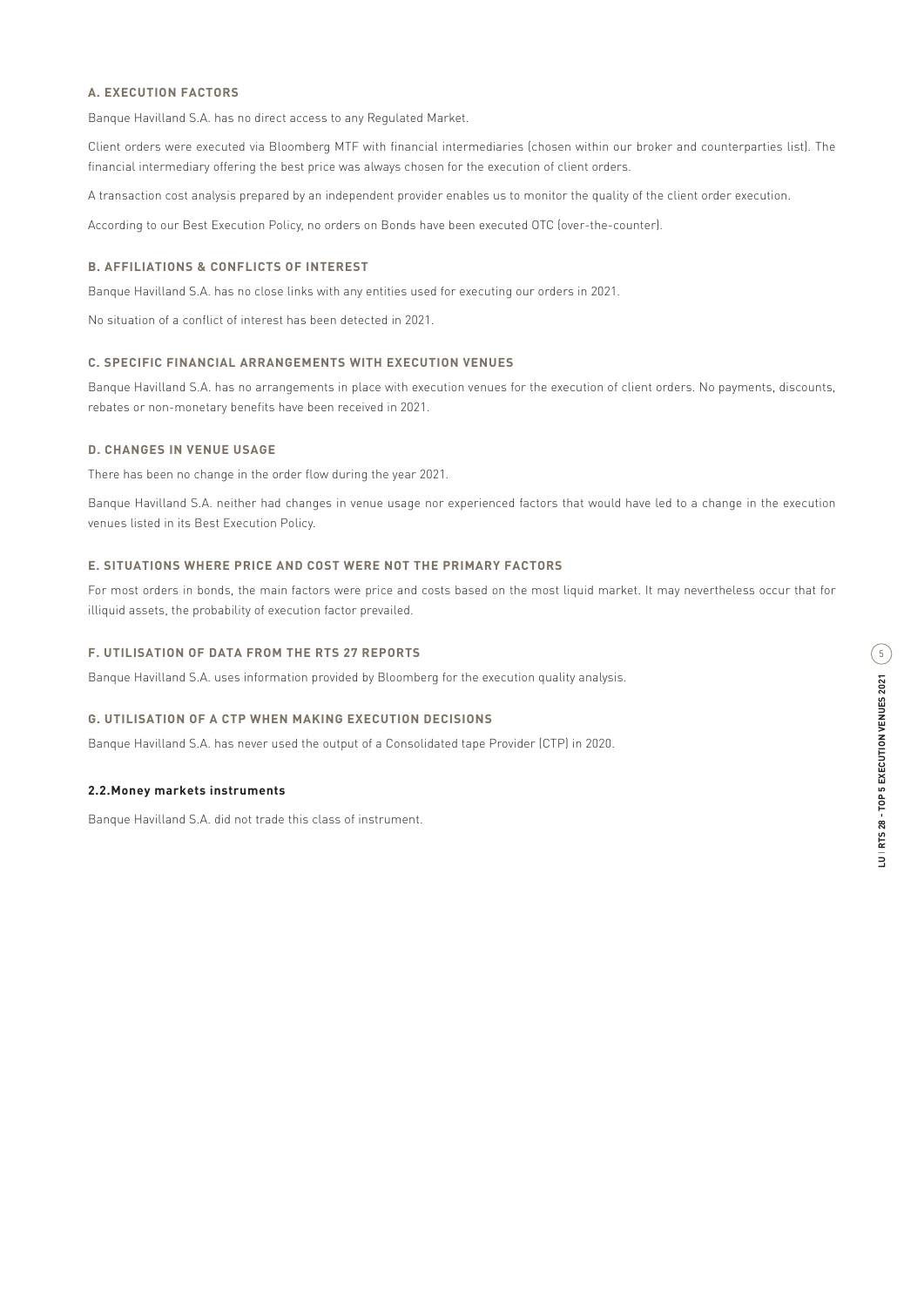# **3. INTEREST RATES DERIVATIVES**

## **3.1. Futures and options admitted to trading on a trading venue**

Class of financial instrument: IR futures and options admitted to trading on a trading venue for retail clients

Notification if <1 average trade per business day in previous year: <sup>Y</sup>

| Top 5 execution venues ranked in terms of trading volume | Proportion of volume<br>traded as a percentage of<br>the total in that class | <b>Proportion of orders</b><br>traded as a percentage of<br>the total in that class |
|----------------------------------------------------------|------------------------------------------------------------------------------|-------------------------------------------------------------------------------------|
| Barclays Bank PLC<br>G5GSEF7VJP5I70UK5573                | 100.00%                                                                      | 100.00%                                                                             |

Class of financial instrument: IR futures and options admitted to trading on a trading venue for professional clients

| Notification if <1 average trade per<br>business day in previous year: |                                                                                     | Υ                                                                                   |
|------------------------------------------------------------------------|-------------------------------------------------------------------------------------|-------------------------------------------------------------------------------------|
| Top 5 execution venues ranked in terms of trading volume               | <b>Proportion of volume</b><br>traded as a percentage of<br>the total in that class | <b>Proportion of orders</b><br>traded as a percentage of<br>the total in that class |
| Barclays Bank PLC<br>G5GSEF7VJP5I70UK5573                              | 100.00%                                                                             | 100.00%                                                                             |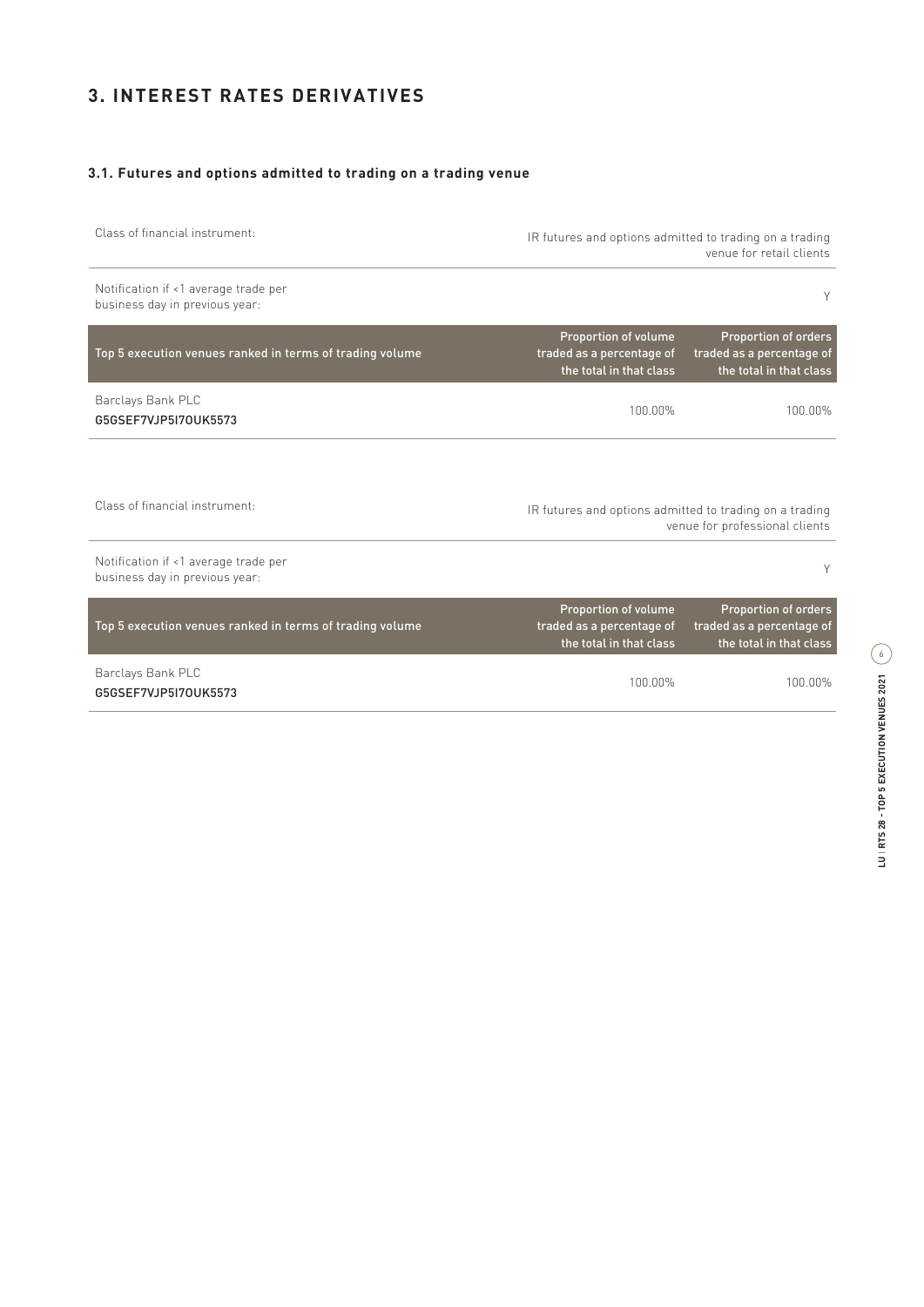Banque Havilland S.A. has no direct access to any Regulated Market.

Client orders were transferred electronically to a financial intermediary for processing and execution on the relevant stock exchange. As a result, client orders were always executed at the exchange price. A specific focus was therefore put on the speed of execution.

Accordingly to our Best Execution Policy, no orders on exchange traded derivatives have been executed OTC (over-the-counter).

#### **B. AFFILIATIONS & CONFLICTS OF INTEREST**

Banque Havilland S.A. has no close links with any entities used for executing our orders in 2021.

No situation of a conflict of interest has been detected in 2021.

## **C. SPECIFIC FINANCIAL ARRANGEMENTS WITH EXECUTION VENUES**

Banque Havilland S.A. has no arrangements in place with execution venues for the execution of client orders. No payments, discounts, rebates or non-monetary benefits have been received in 2021.

### **D. CHANGES IN VENUE USAGE**

There has been no change in the order flow during the year 2021.

Banque Havilland S.A. neither had changes in venue usage nor experienced factors that would have led to a change in the execution venues listed in its Best Execution Policy.

### **E. SITUATIONS WHERE PRICE AND COST WERE NOT THE PRIMARY FACTORS**

For most orders in exchange traded derivatives, the main factor was the speed of the execution of the order. It may nevertheless occur that for illiquid assets or for assets whose market depth was not deep enough to execute the client order at an adequate price, the price of execution factor prevailed.

## **F. UTILISATION OF DATA FROM THE RTS 27 REPORTS**

Banque Havilland S.A. uses information provided by Bloomberg for the execution quality analysis.

#### **G. UTILISATION OF A CTP WHEN MAKING EXECUTION DECISIONS**

Banque Havilland S.A. has never used the output of a Consolidated tape Provider (CTP) in 2021.

### **3.2 Swaps, forwards, and other interest rate derivatives**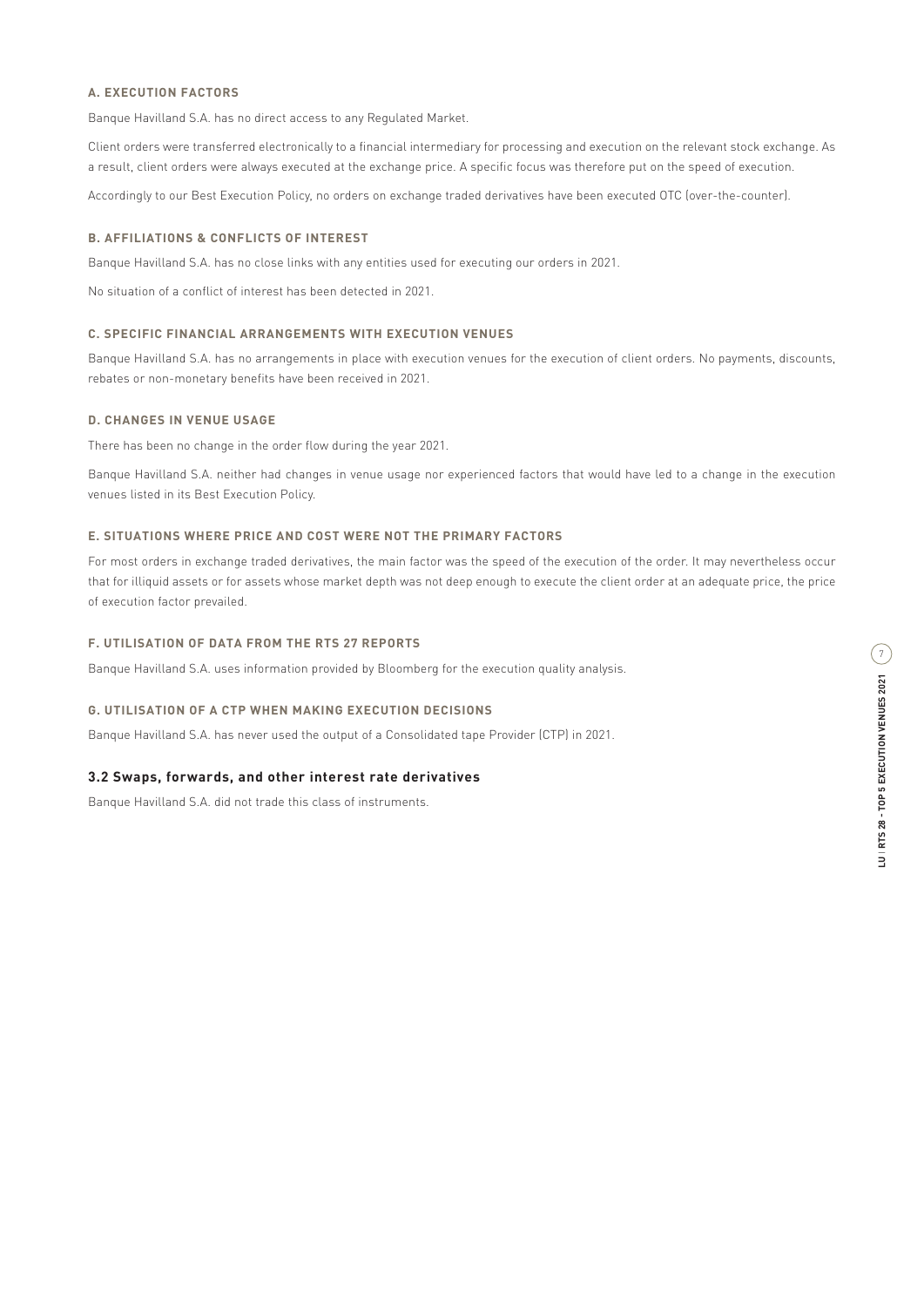# **4. CREDIT DERIVATIVES**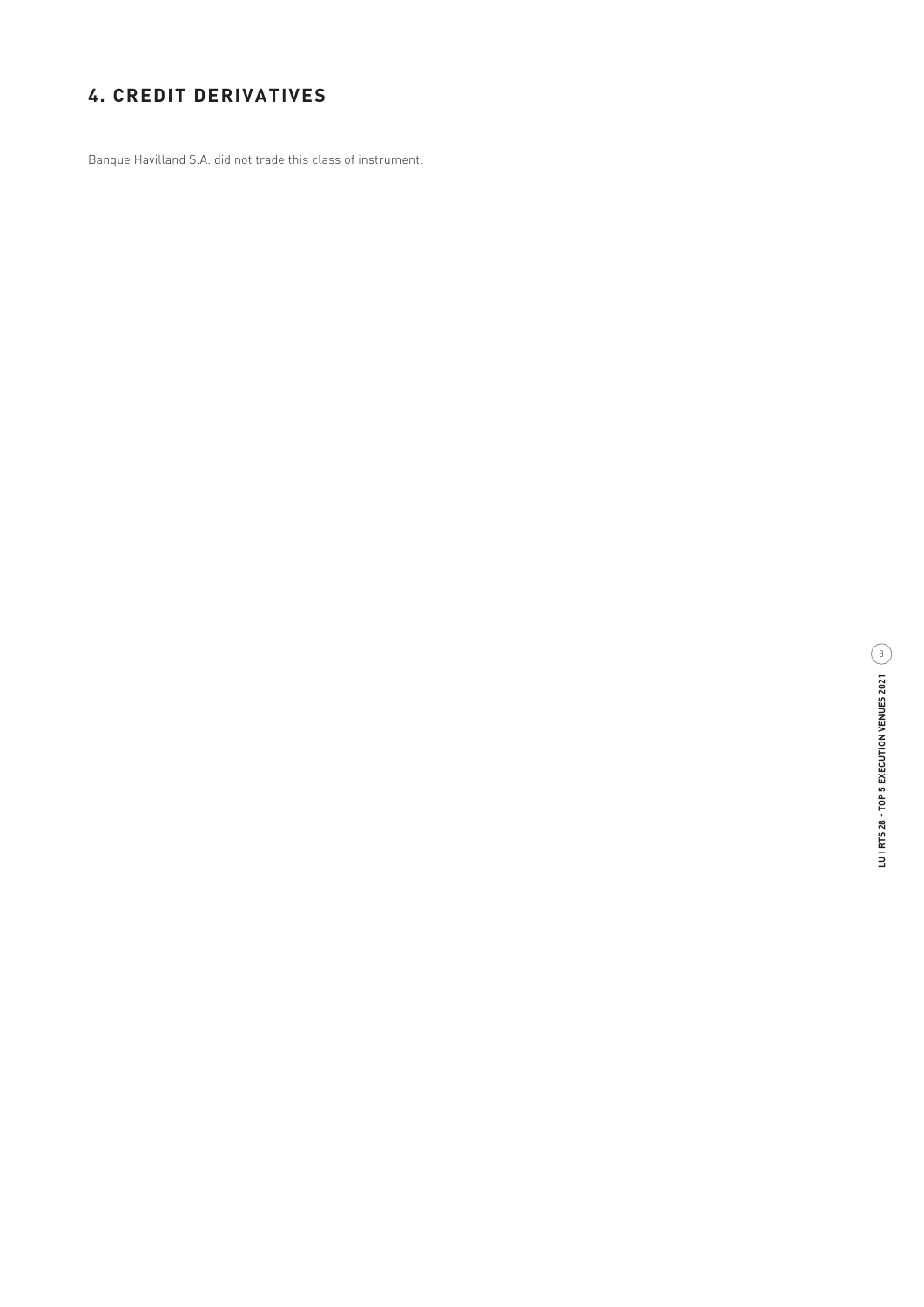# **5. CURRENCY DERIVATIVES**

## **5.1. Futures and options admitted to trading on a trading venue**

Banque Havilland S.A. did not trade this class of instrument.

#### **5.2. Swaps, forwards, and other currency derivatives**

|  |  |  | Class of financial instrument: |
|--|--|--|--------------------------------|
|--|--|--|--------------------------------|

Currency derivatives: swaps, forwards and other currency derivatives for retail clients

| Notification if <1 average trade per<br>business day in previous year: |                                                                              | Υ                                                                                   |
|------------------------------------------------------------------------|------------------------------------------------------------------------------|-------------------------------------------------------------------------------------|
| Top 5 execution venues ranked in terms of trading volume               | Proportion of volume<br>traded as a percentage of<br>the total in that class | <b>Proportion of orders</b><br>traded as a percentage of<br>the total in that class |
| Bangue Havilland SA<br>549300NB00IGN8R8UG27                            | 100.00%                                                                      | 100.00%                                                                             |
|                                                                        |                                                                              |                                                                                     |

| Class of financial instrument:                                         | Currency derivatives: swaps, forwards and other<br>currency derivatives for professional clients |                                                                                     |
|------------------------------------------------------------------------|--------------------------------------------------------------------------------------------------|-------------------------------------------------------------------------------------|
| Notification if <1 average trade per<br>business day in previous year: |                                                                                                  |                                                                                     |
| Top 5 execution venues ranked in terms of trading volume               | <b>Proportion of volume</b><br>traded as a percentage of<br>the total in that class              | <b>Proportion of orders</b><br>traded as a percentage of<br>the total in that class |
| Bangue Havilland SA<br>549300NB00IGN8R8UG27                            | 100 00%                                                                                          | 100 00%                                                                             |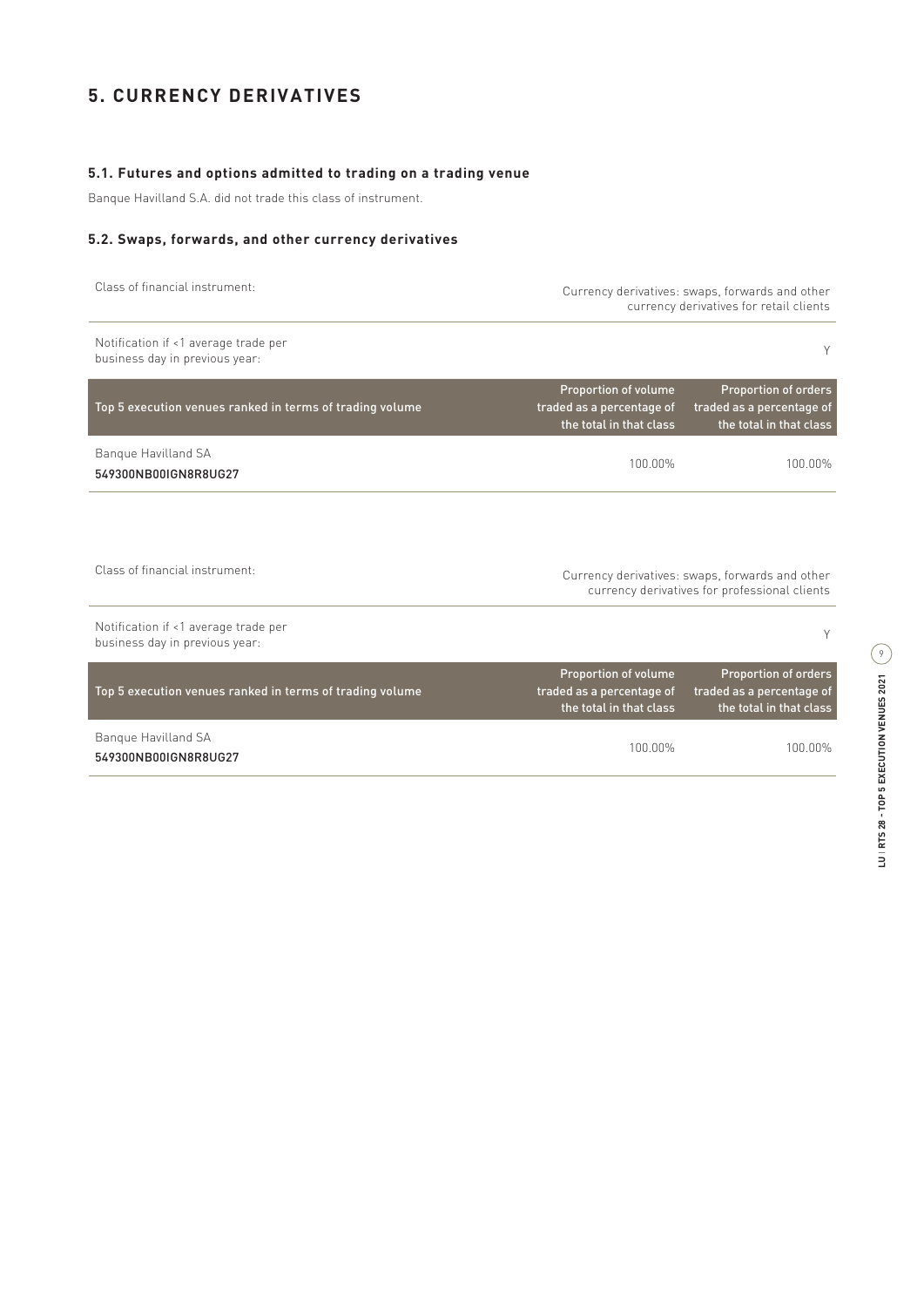Banque Havilland S.A. is not a systematic internaliser for currency derivatives.

Client orders were dealt OTC (over-the-counter), this means with Banque Havilland S.A. as a counterparty. In order to seek best execution on the price, Banque Havilland S.A. has always replicated these orders with counterparties being systematic internalisers. The execution was always performed with the counterparty providing the best price. The size of the order was taken into consideration for large orders.

#### **B. AFFILIATIONS & CONFLICTS OF INTEREST**

Banque Havilland S.A. has no close links with any entities used for executing our orders in 2021.

No situation of a conflict of interest has been detected in 2021.

#### **C. SPECIFIC FINANCIAL ARRANGEMENTS WITH EXECUTION VENUES**

Banque Havilland S.A. has no arrangements in place with execution venues for the execution of client orders. No payments, discounts, rebates or non-monetary benefits have been received in 2021.

#### **D. CHANGES IN VENUE USAGE**

There has been no change in the order flow during the year 2021.

Banque Havilland S.A. neither had changes in venue usage nor experienced factors that would have led to a change in the execution venues listed in its Best Execution Policy.

#### **E. SITUATIONS WHERE PRICE AND COST WERE NOT THE PRIMARY FACTORS**

For most orders in currency derivatives, the main factor was the speed of the execution of the order. It may nevertheless occur that for illiquid assets or for assets whose market depth was not deep enough to execute the client order at an adequate price, the price of execution factor prevailed.

#### **F. UTILISATION OF DATA FROM THE RTS 27 REPORTS**

Banque Havilland S.A. uses information provided by Bloomberg for the execution quality analysis.

#### **G. UTILISATION OF A CTP WHEN MAKING EXECUTION DECISIONS**

Banque Havilland S.A. has never used the output of a Consolidated tape Provider (CTP) in 2021.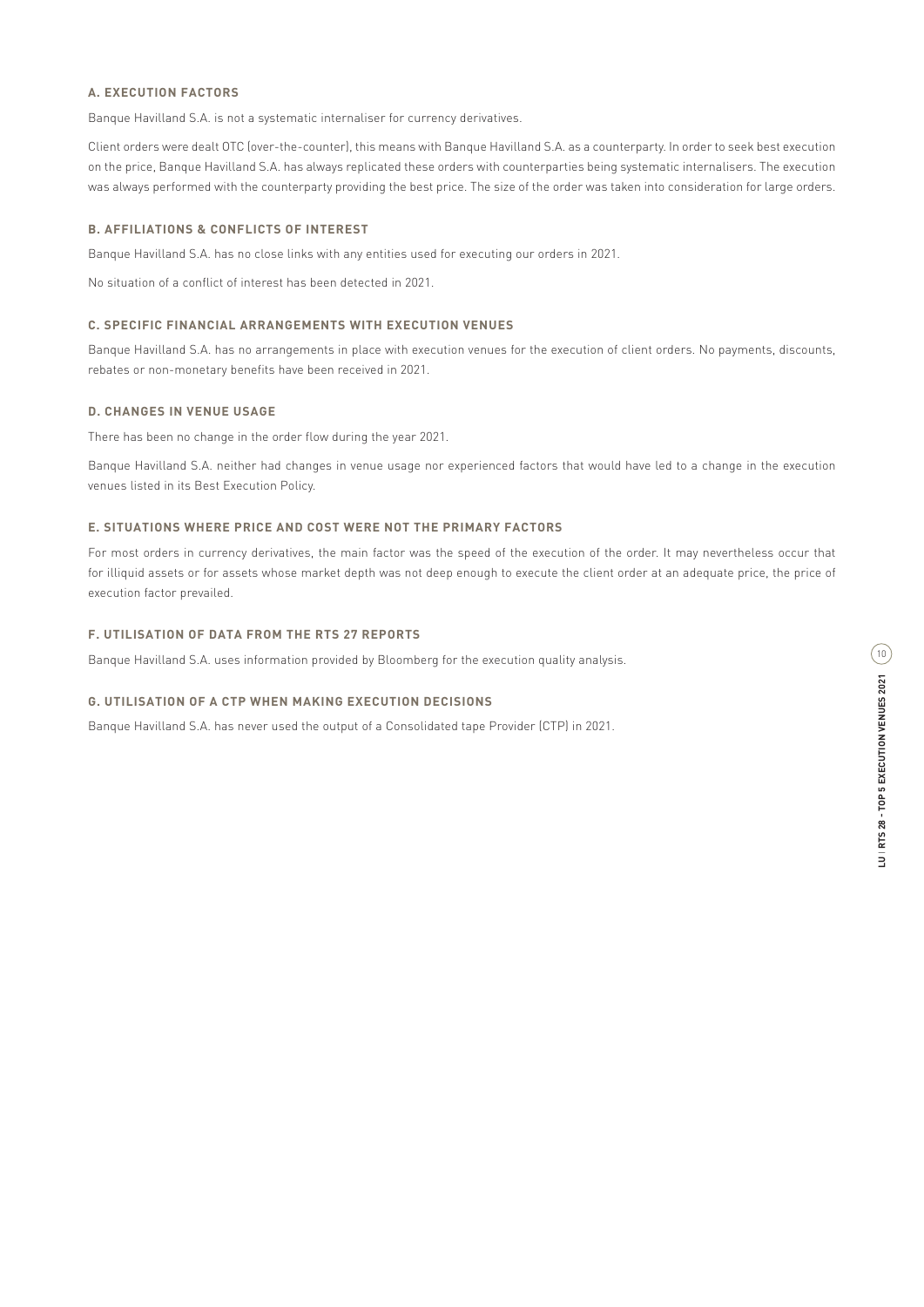# **6. SECURITIES FINANCE INSTRUMENTS**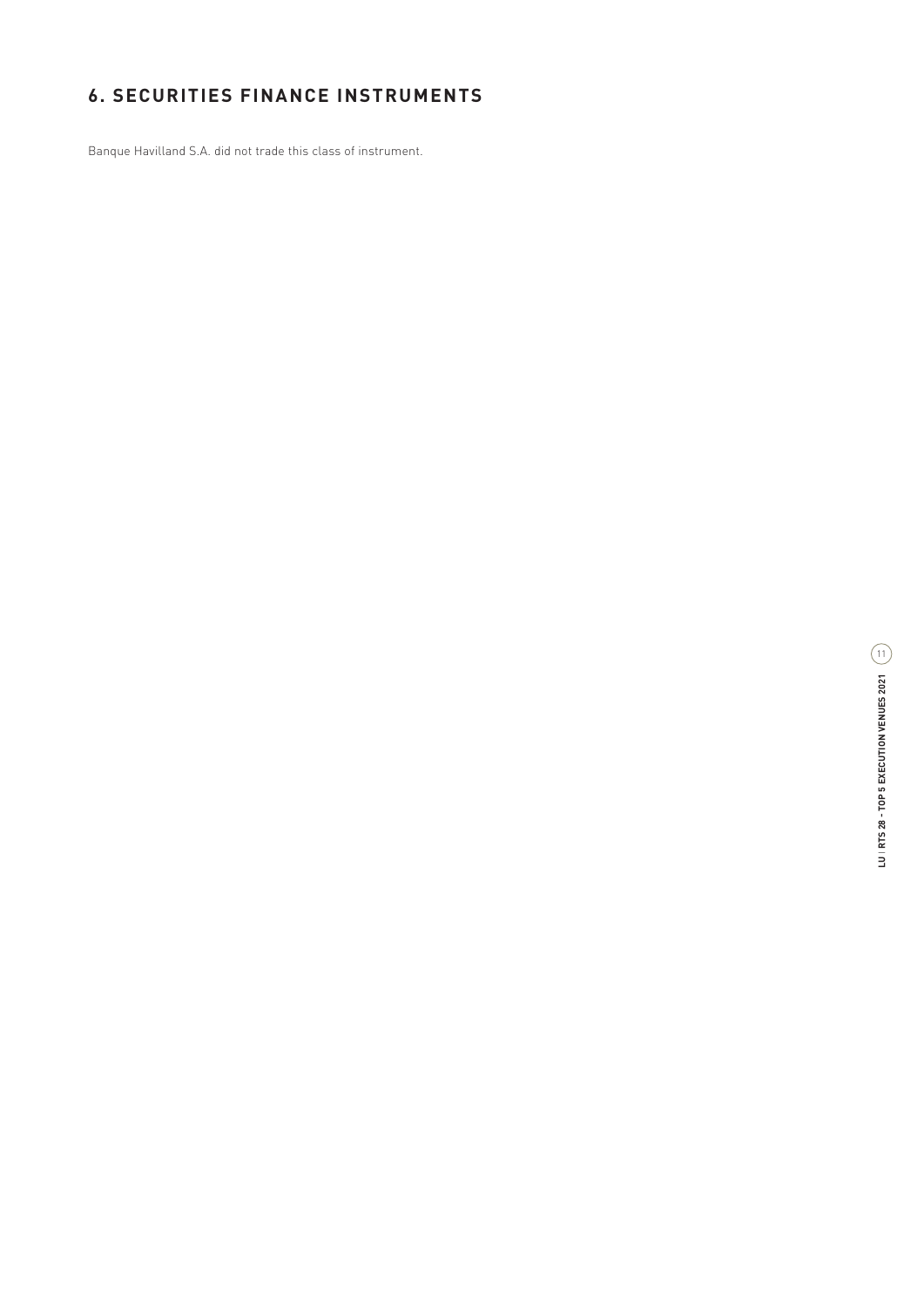# **7. EQUITY DERIVATIVES**

## **7.1. Options and futures admitted to trading on a trading venue**

| Class of financial instrument:                                         | Equity derivatives: options and futures admitted to<br>trading on a trading venue for retail clients |                                                                                                            |
|------------------------------------------------------------------------|------------------------------------------------------------------------------------------------------|------------------------------------------------------------------------------------------------------------|
| Notification if <1 average trade per<br>business day in previous year: |                                                                                                      | Υ                                                                                                          |
| Top 5 execution venues ranked in terms of trading volume               | Proportion of volume<br>traded as a percentage of<br>the total in that class                         | <b>Proportion of orders</b><br>traded as a percentage of<br>the total in that class                        |
| Barclays Bank PLC<br>G5GSEF7VJP5I70UK5573                              | 100.00%                                                                                              | 100.00%                                                                                                    |
| Class of financial instrument:                                         |                                                                                                      | Equity derivatives: options and futures admitted to<br>trading on a trading venue for professional clients |
| Notification if <1 average trade per<br>business day in previous year: |                                                                                                      | Υ                                                                                                          |
| Top 5 execution venues ranked in terms of trading volume               | Proportion of volume<br>traded as a percentage of<br>the total in that class                         | <b>Proportion of orders</b><br>traded as a percentage of<br>the total in that class                        |
| Barclays Bank PLC<br>G5GSEF7VJP5I70UK5573                              | 100.00%                                                                                              | 100.00%                                                                                                    |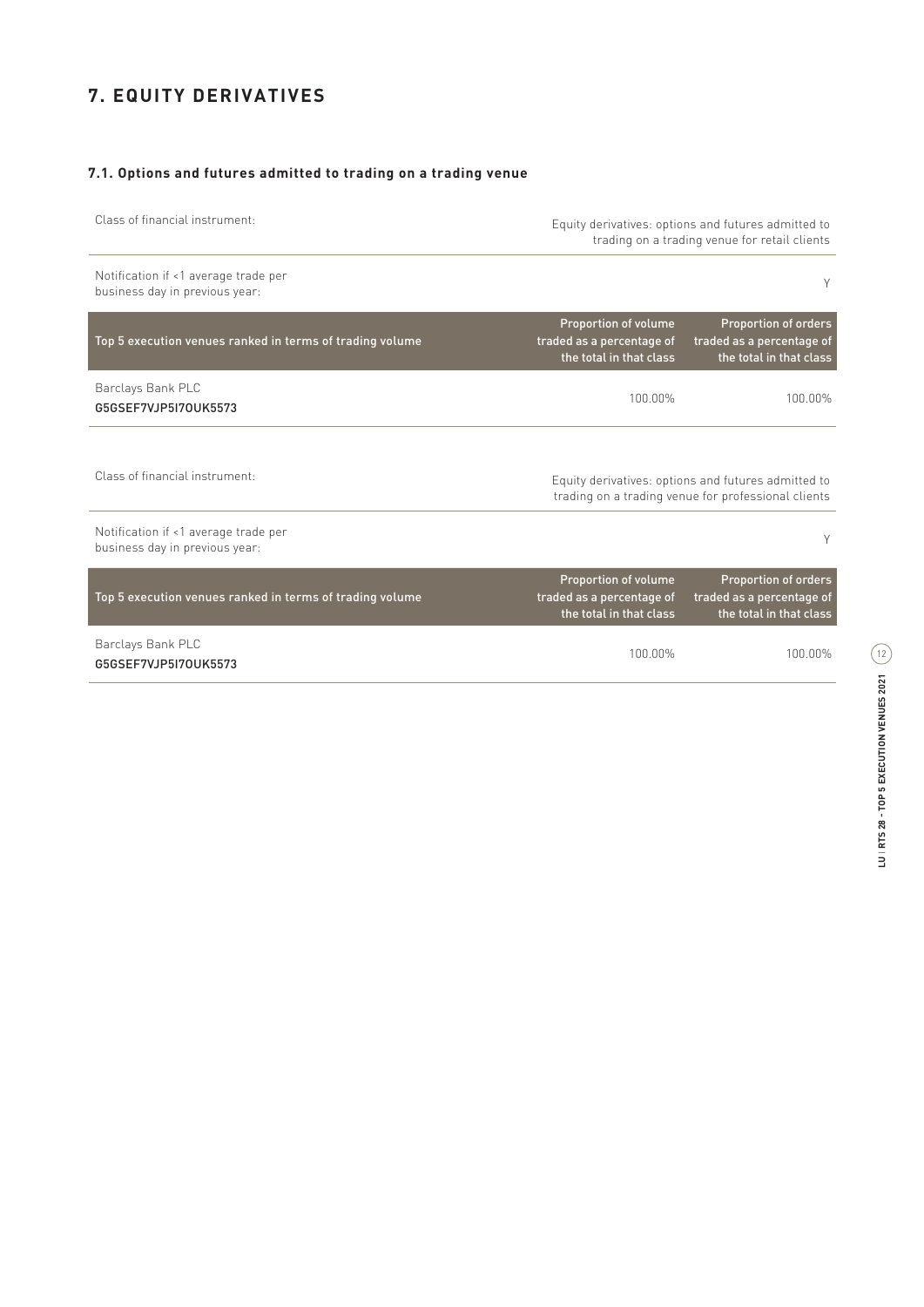Banque Havilland S.A. has no direct access to any Regulated Market.

Client orders were transferred electronically to a financial intermediary for processing and execution on the relevant stock exchange. As a result, client orders were always executed at the exchange price. A specific focus was therefore put on the speed of execution.

Accordingly to our Best Execution Policy, no orders on exchange traded derivatives have been executed OTC (over-the-counter).

#### **B. AFFILIATIONS & CONFLICTS OF INTEREST**

Banque Havilland S.A. has no close links with any entities used for executing our orders in 2021.

No situation of a conflict of interest has been detected in 2021.

## **C. SPECIFIC FINANCIAL ARRANGEMENTS WITH EXECUTION VENUES**

Banque Havilland S.A. has no arrangements in place with execution venues for the execution of client orders. No payments, discounts, rebates or non-monetary benefits have been received in 2021.

### **D. CHANGES IN VENUE USAGE**

There has been no change in the order flow during the year 2021.

Banque Havilland S.A. neither had changes in venue usage nor experienced factors that would have led to a change in the execution venues listed in its Best Execution Policy.

### **E. SITUATIONS WHERE PRICE AND COST WERE NOT THE PRIMARY FACTORS**

For most orders in exchange traded derivatives, the main factor was the speed of the execution of the order. It may nevertheless occur that for illiquid assets or for assets whose market depth was not deep enough to execute the client order at an adequate price, the price of execution factor prevailed

## **F. UTILISATION OF DATA FROM THE RTS 27 REPORTS**

Banque Havilland S.A. uses information provided by Bloomberg for the execution quality analysis.

#### **G. UTILISATION OF A CTP WHEN MAKING EXECUTION DECISIONS**

Banque Havilland S.A. has never used the output of a Consolidated tape Provider (CTP) in 2021.

#### **7.2. Swaps and other equity derivatives**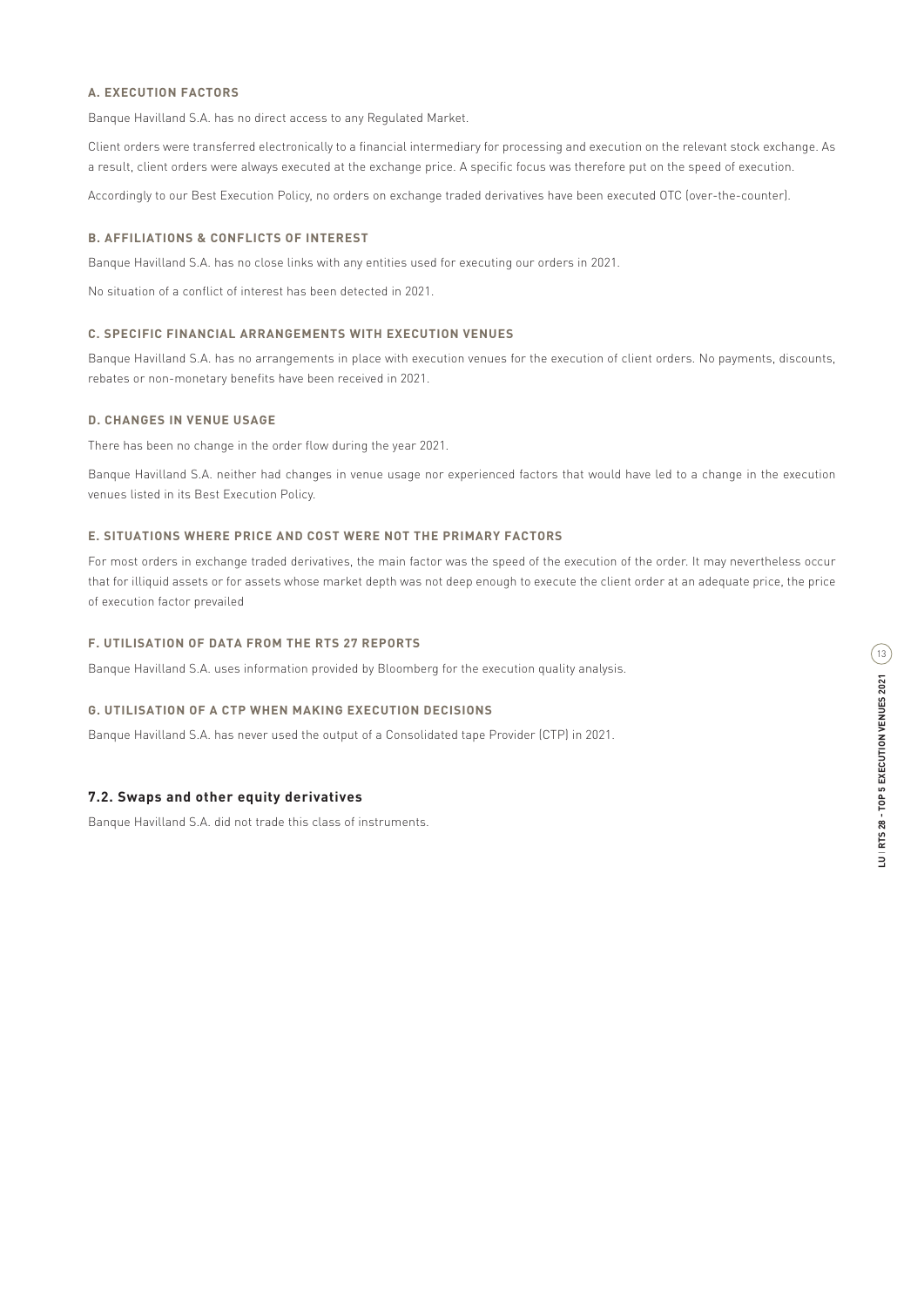# **8. SECURITISED DERIVATIVES**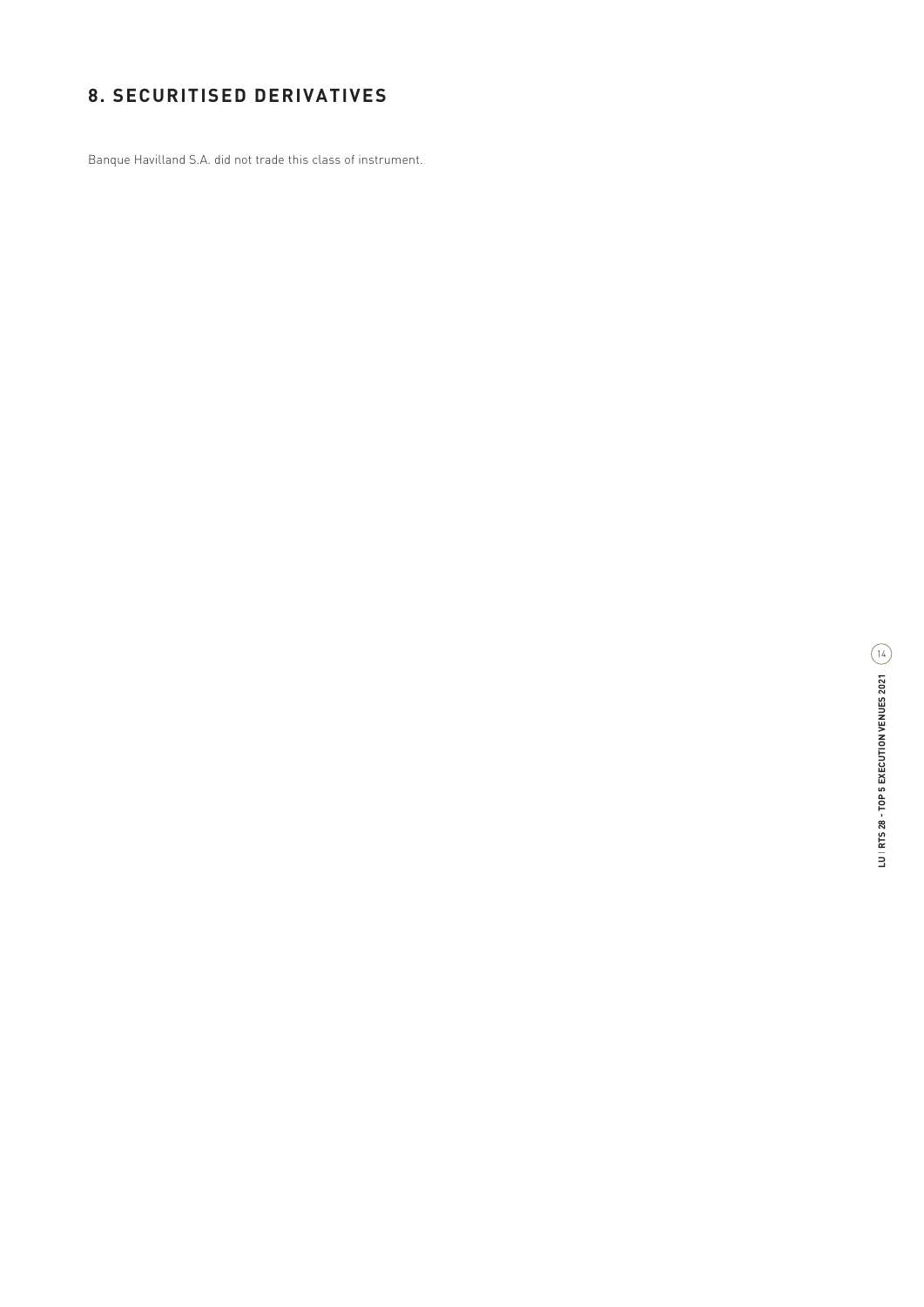# **9. COMMODITIES DERIVATIVES AND EMISSIONS ALLOWANCES DERIVATIVES**

## **9.1. Options and futures admitted to trading on a trading venue**

Banque Havilland S.A. did not trade this class of instrument for retail clients.

| Class of financial instrument:                                         | Commodities derivatives: options and futures admitted<br>to trading on a trading venue for professional clients |                                                                                     |
|------------------------------------------------------------------------|-----------------------------------------------------------------------------------------------------------------|-------------------------------------------------------------------------------------|
| Notification if <1 average trade per<br>business day in previous year: |                                                                                                                 | v.                                                                                  |
| Top 5 execution venues ranked in terms of trading volume               | Proportion of volume<br>traded as a percentage of<br>the total in that class                                    | <b>Proportion of orders</b><br>traded as a percentage of<br>the total in that class |

Barclays Bank PLC G5GSEF7VJP5I7OUK5573

100.00% 100.00%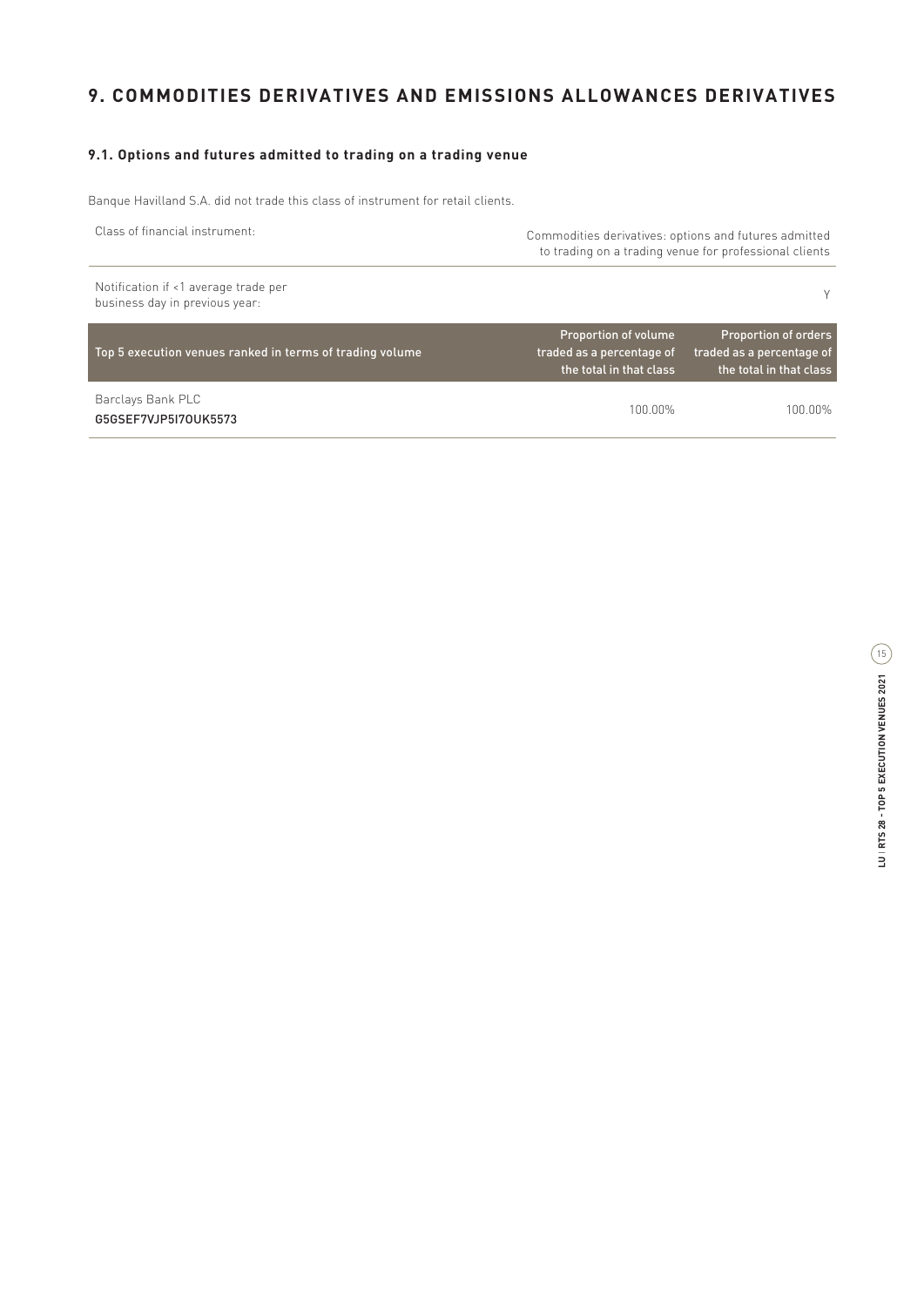Banque Havilland S.A. has no direct access to any Regulated Market.

Client orders were transferred electronically to a financial intermediary for processing and execution on the relevant stock exchange. As a result, client orders were always executed at the exchange price. A specific focus was therefore put on the speed of execution.

Accordingly to our Best Execution Policy, no orders on exchange traded derivatives have been executed OTC (over-the-counter).

#### **B. AFFILIATIONS & CONFLICTS OF INTEREST**

Banque Havilland S.A. has no close links with any entities used for executing our orders in 2021.

No situation of a conflict of interest has been detected in 2021.

## **C. SPECIFIC FINANCIAL ARRANGEMENTS WITH EXECUTION VENUES**

Banque Havilland S.A. has no arrangements in place with execution venues for the execution of client orders. No payments, discounts, rebates or non-monetary benefits have been received in 2021.

### **D. CHANGES IN VENUE USAGE**

There has been no change in the order flow during the year 2021.

Banque Havilland S.A. neither had changes in venue usage nor experienced factors that would have led to a change in the execution venues listed in its Best Execution Policy.

### **E. SITUATIONS WHERE PRICE AND COST WERE NOT THE PRIMARY FACTORS**

For most orders in exchange traded commodities, the main factor was the speed of the execution of the order. It may nevertheless occur that for illiquid assets or for assets whose market depth was not deep enough to execute the client order at an adequate price, the price of execution factor prevailed.

## **F. UTILISATION OF DATA FROM THE RTS 27 REPORTS**

Banque Havilland S.A. uses information provided by Bloomberg for the execution quality analysis.

#### **G. UTILISATION OF A CTP WHEN MAKING EXECUTION DECISIONS**

Banque Havilland S.A. has never used the output of a Consolidated tape Provider (CTP) in 2021

#### **9.2. Other commodities derivatives and emissions allowances derivatives**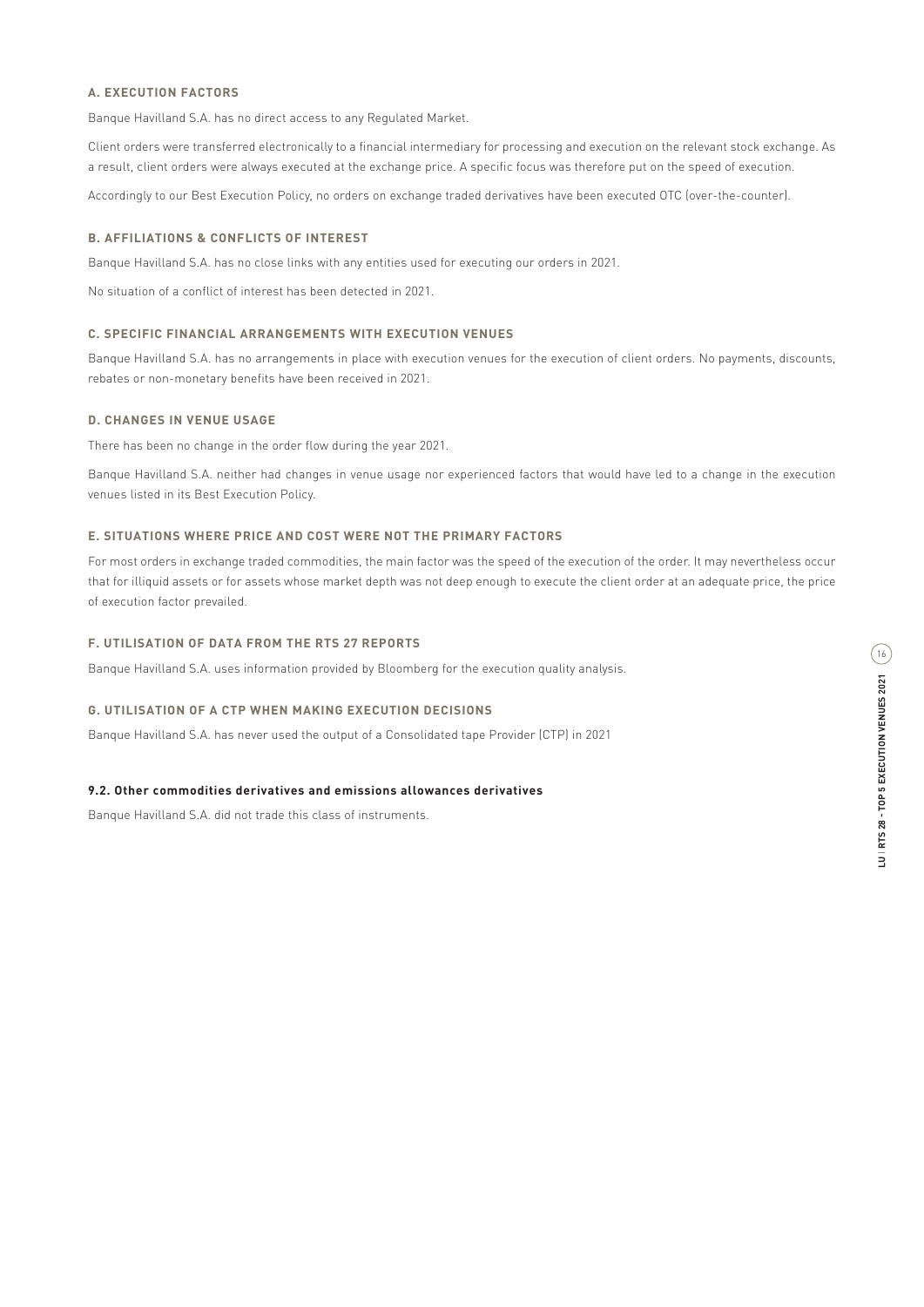# **10. CONTRACTS FOR DIFFERENCE**

| Class of financial instrument:                                         | Currency derivatives: swaps, forwards and other<br>currency derivatives for professional clients |                                                                                     |
|------------------------------------------------------------------------|--------------------------------------------------------------------------------------------------|-------------------------------------------------------------------------------------|
| Notification if <1 average trade per<br>business day in previous year: |                                                                                                  | Υ                                                                                   |
| Top 5 execution venues ranked in terms of trading volume               | Proportion of volume<br>traded as a percentage of<br>the total in that class                     | <b>Proportion of orders</b><br>traded as a percentage of<br>the total in that class |
| Bangue Havilland SA<br>549300NB00IGN8R8UG27                            | 1በበ በበ%                                                                                          | 100 00%                                                                             |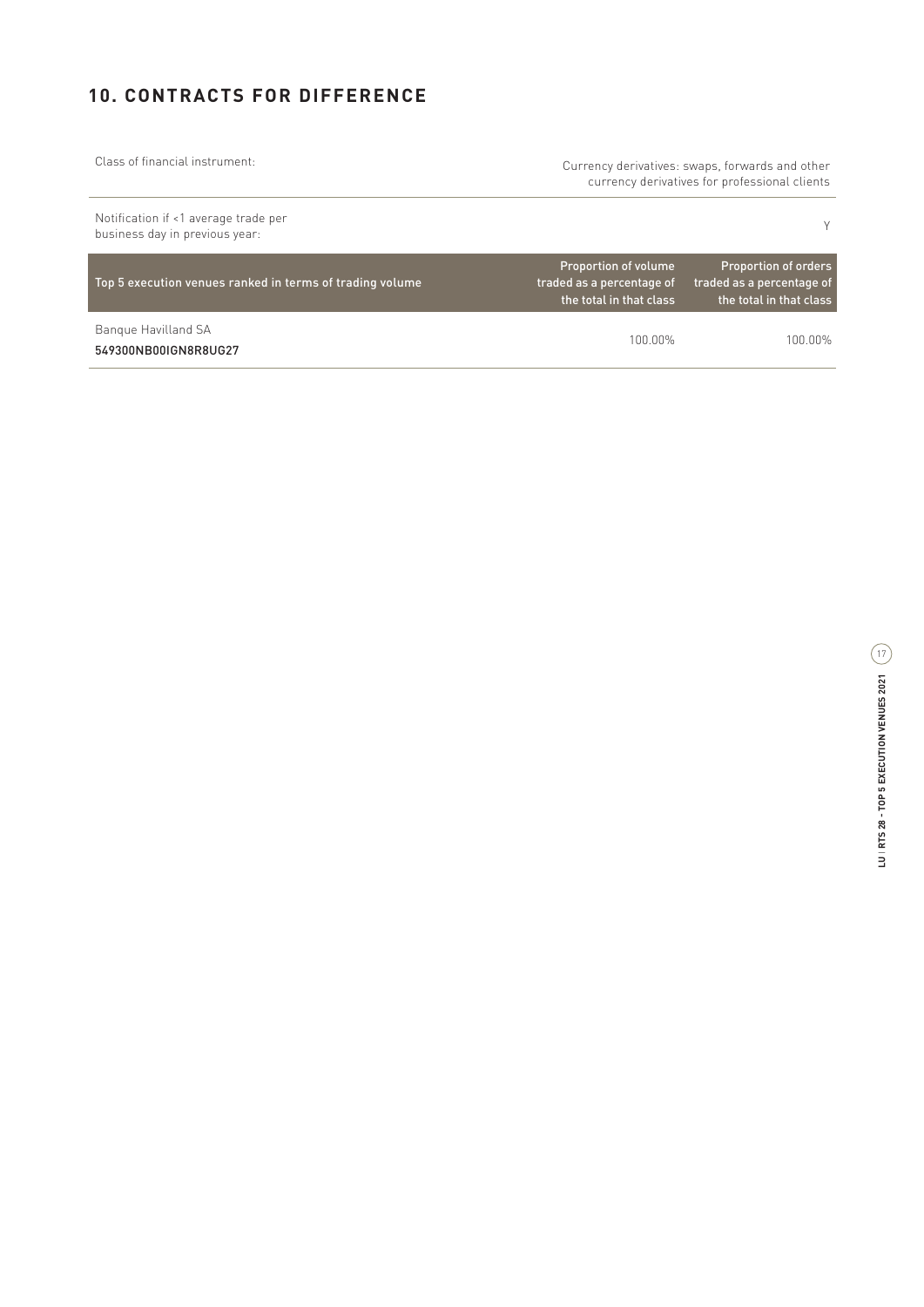Banque Havilland S.A. has always traded as principal and therefore represented the sole execution venue.

The execution of the underlying asset was transmitted to financial intermediaries / brokers (chosen within our broker and counterparties list) for execution on stock exchanges. This process ensured local settlements at the lowest costs and reduced the risks of unsettled trades.

The relevant factor for the choice of the execution venue of the underlying instrument is the primary market place assuming that this place is to be considered as the most liquid market, reducing the bid and offer spread and therefore enabling the client to get the best price.

#### **B. AFFILIATIONS & CONFLICTS OF INTEREST**

Banque Havilland S.A. has no close links with any entities used for executing our orders in 2021.

No situation of a conflict of interest has been detected in 2021.

#### **C. SPECIFIC FINANCIAL ARRANGEMENTS WITH EXECUTION VENUES**

Banque Havilland S.A. has no arrangements in place with execution venues for the execution of client orders. No payments, discounts, rebates or non-monetary benefits have been received in 2021.

### **D. CHANGES IN VENUE USAGE**

There has been no change in the order flow during the year 2021.

Banque Havilland S.A. neither had changes in venue usage nor experienced factors that would have led to a change in the execution venues listed in its Best Execution Policy.

### **E. SITUATIONS WHERE PRICE AND COST WERE NOT THE PRIMARY FACTORS**

For most orders in contracts for differences, the main factor was the speed of the execution of the order. It may nevertheless occur that for illiquid assets or for assets whose market depth was not deep enough to execute the client order at an adequate price, the price of execution factor prevailed.

#### **F. UTILISATION OF DATA FROM THE RTS 27 REPORTS**

Banque Havilland S.A. uses information provided by Bloomberg for the execution quality analysis.

#### **G. UTILISATION OF A CTP WHEN MAKING EXECUTION DECISIONS**

Banque Havilland S.A. has never used the output of a Consolidated tape Provider (CTP) in 2021.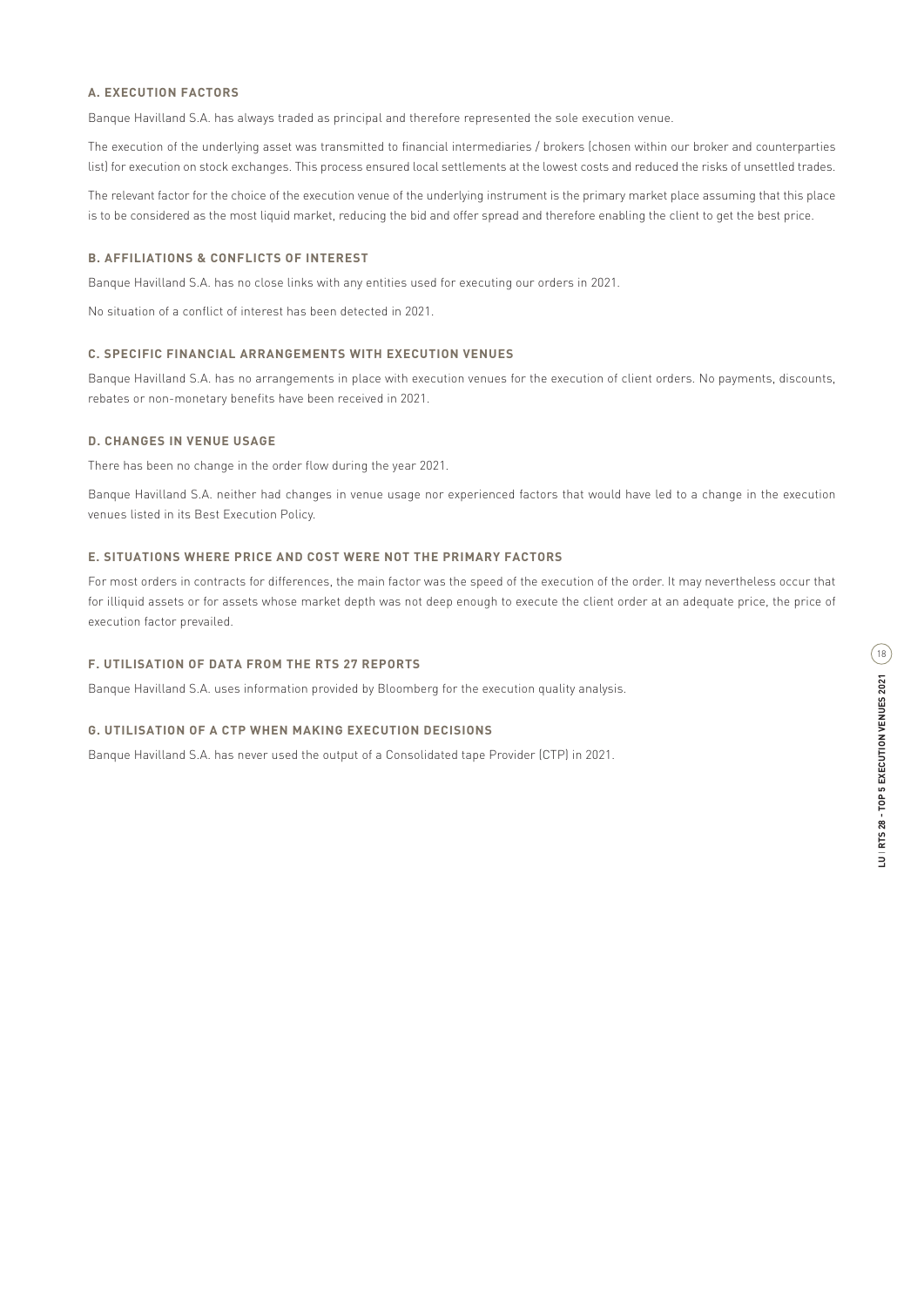# **11. EXCHANGE TRADED PRODUCTS (ETF, ETN AND ETCs)**

| Class of financial instrument:                                         | Exchange traded products for retail clients                                  |                                                                                     |
|------------------------------------------------------------------------|------------------------------------------------------------------------------|-------------------------------------------------------------------------------------|
| Notification if <1 average trade per<br>business day in previous year: |                                                                              | N                                                                                   |
| Top 5 execution venues ranked in terms of trading volume               | Proportion of volume<br>traded as a percentage of<br>the total in that class | <b>Proportion of orders</b><br>traded as a percentage of<br>the total in that class |
| Kepler Cheuvreux (Suisse) SA<br>549300WZUJONCM3K3B32                   | 84.16%                                                                       | 65.72%                                                                              |
| Virtu Financial Ireland Ltd<br>549300XG5LFGN1IGYC71                    | 15.36%                                                                       | 33.87%                                                                              |
| Canaccord Genuity Ltd<br>ZBU7VFV5NIMN4ILRFC23                          | 0.47%                                                                        | 0.40%                                                                               |
|                                                                        |                                                                              |                                                                                     |
| Class of financial instrument:                                         | Exchange traded products for retail clients                                  |                                                                                     |
| Notification if <1 average trade per<br>business day in previous year: |                                                                              | N                                                                                   |
| Top 5 execution venues ranked in terms of trading volume               | Proportion of volume<br>traded as a percentage of<br>the total in that class | Proportion of orders<br>traded as a percentage of<br>the total in that class        |
| Kepler Cheuvreux (Suisse) SA<br>549300WZUJONCM3K3B32                   | 93.22%                                                                       | 96.48%                                                                              |
| Virtu Financial Ireland Ltd<br>549300XG5LFGN1IGYC71                    | 6.63                                                                         | 2.76%                                                                               |
| Banca Akros SpA<br>549300GRXFI7D6PNEA68                                | 0.11%                                                                        | 0.15%                                                                               |
| <b>UBS Europe SE</b><br>5299007QVIQ7IO64NX37                           | 0.05%                                                                        | 0.61%                                                                               |

#### **A. EXECUTION FACTORS**

Banque Havilland S.A. has no direct access to any Regulated Market.

Client orders were transmitted to financial intermediaries (chosen within our broker and counterparties list) for execution on stock exchanges. This process ensured local settlements at the lowest costs and reduced the risks of unsettled trades.

According to our Best Execution Policy, no orders on equities, shares and depositary receipts have been executed OTC (over-the-counter).

The relevant factor for the choice of the execution venue is the primary market place assuming that this place is to be considered as the most liquid market, reducing the bid and offer spread and therefore enabling the client to get the best price.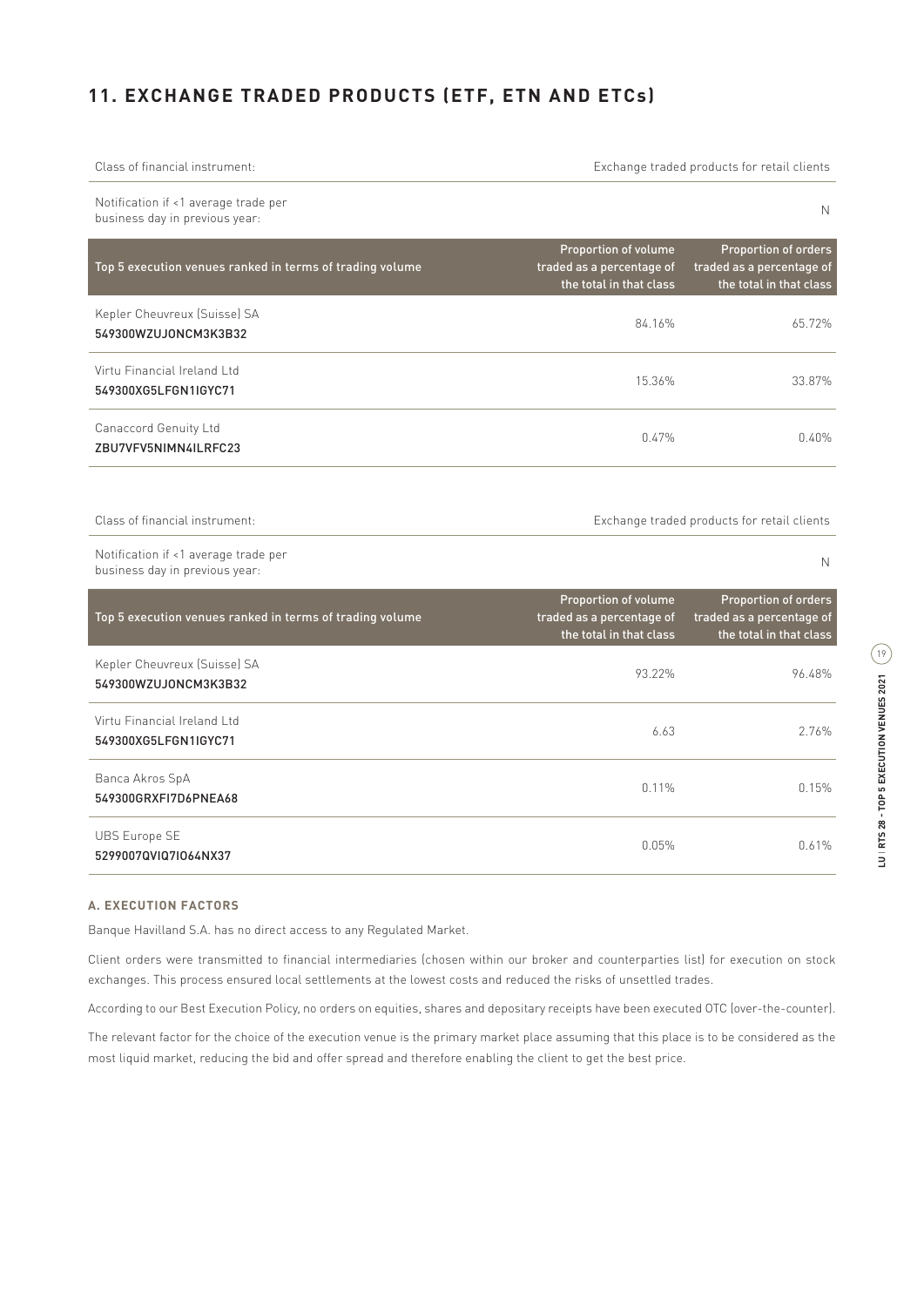Equity, shares and depositary receipts orders were locally executed and settled implying lowest cost and a very high level of execution likelihood as well as a minimum number of failed trades.

A transaction cost analysis prepared by an independent provider enables us to monitor the quality of the client order execution.

### **B. AFFILIATIONS & CONFLICTS OF INTEREST**

Banque Havilland S.A. has no close links with any entities used for executing our orders in 2021.

No situation of a conflict of interest has been detected in 2021.

## **C. SPECIFIC FINANCIAL ARRANGEMENTS WITH EXECUTION VENUES**

Banque Havilland S.A. has no arrangements in place with execution venues for the execution of client orders. No payments, discounts, rebates or non-monetary benefits have been received in 2021.

### **D. CHANGES IN VENUE USAGE**

There has been no change in the order flow during the year 2021.

Banque Havilland S.A. neither had changes in venue usage nor experienced factors that would have led to a change in the execution venues listed in its Best Execution Policy.

#### **E. SITUATIONS WHERE PRICE AND COST WERE NOT THE PRIMARY FACTORS**

For most orders in exchange traded funds, the main factor was the speed of the execution of the order. It may nevertheless occur that for illiquid assets or for assets whose market depth was not deep enough to execute the client order at an adequate price, the price of execution factor prevailed.

### **F. UTILISATION OF DATA FROM THE RTS 27 REPORTS**

Banque Havilland S.A. uses information provided by Bloomberg for the execution quality analysis.

#### **G. UTILISATION OF A CTP WHEN MAKING EXECUTION DECISIONS**

Banque Havilland S.A. has never used the output of a Consolidated tape Provider (CTP) in 2021.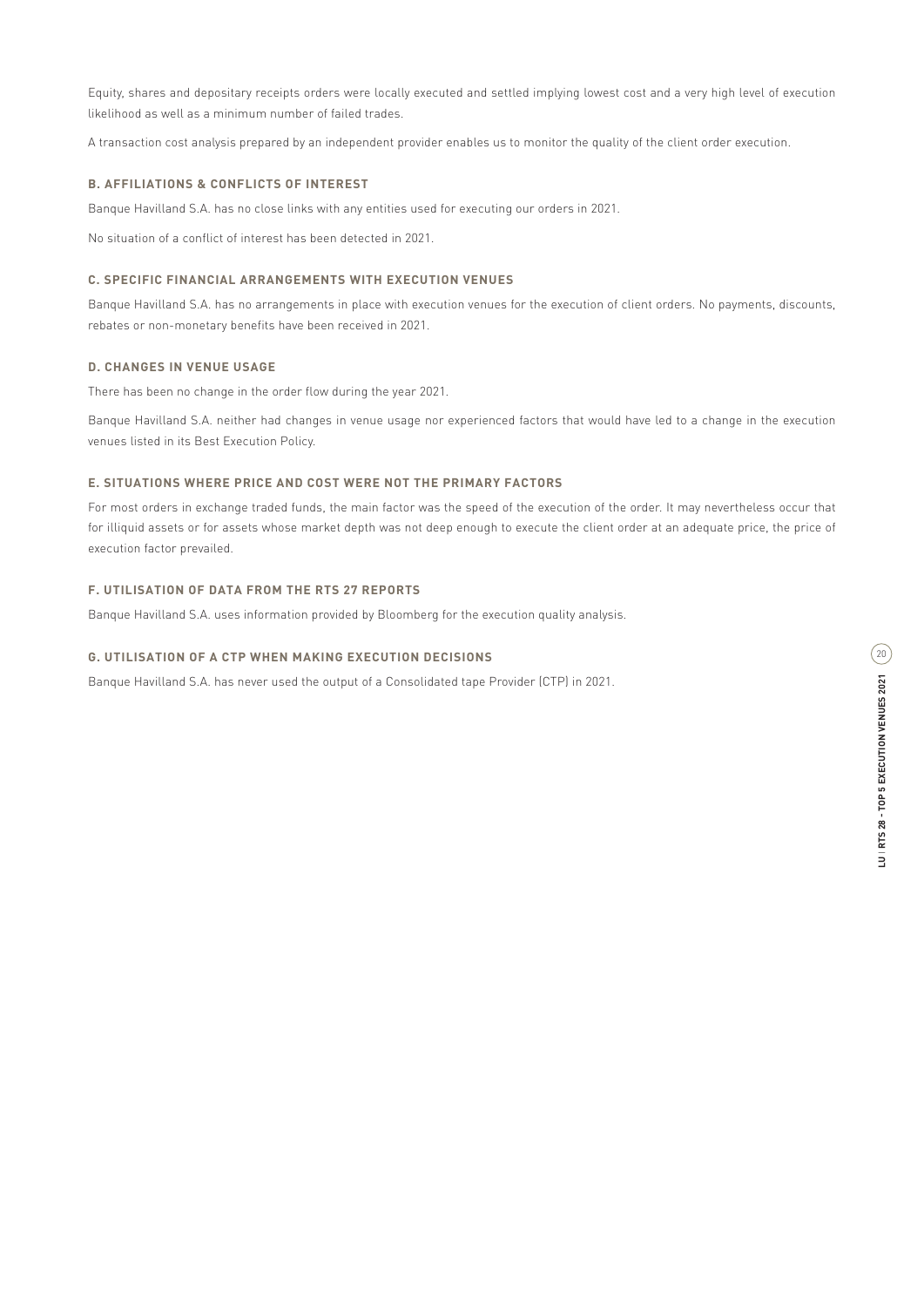# **12. EMISSION ALLOWANCES**